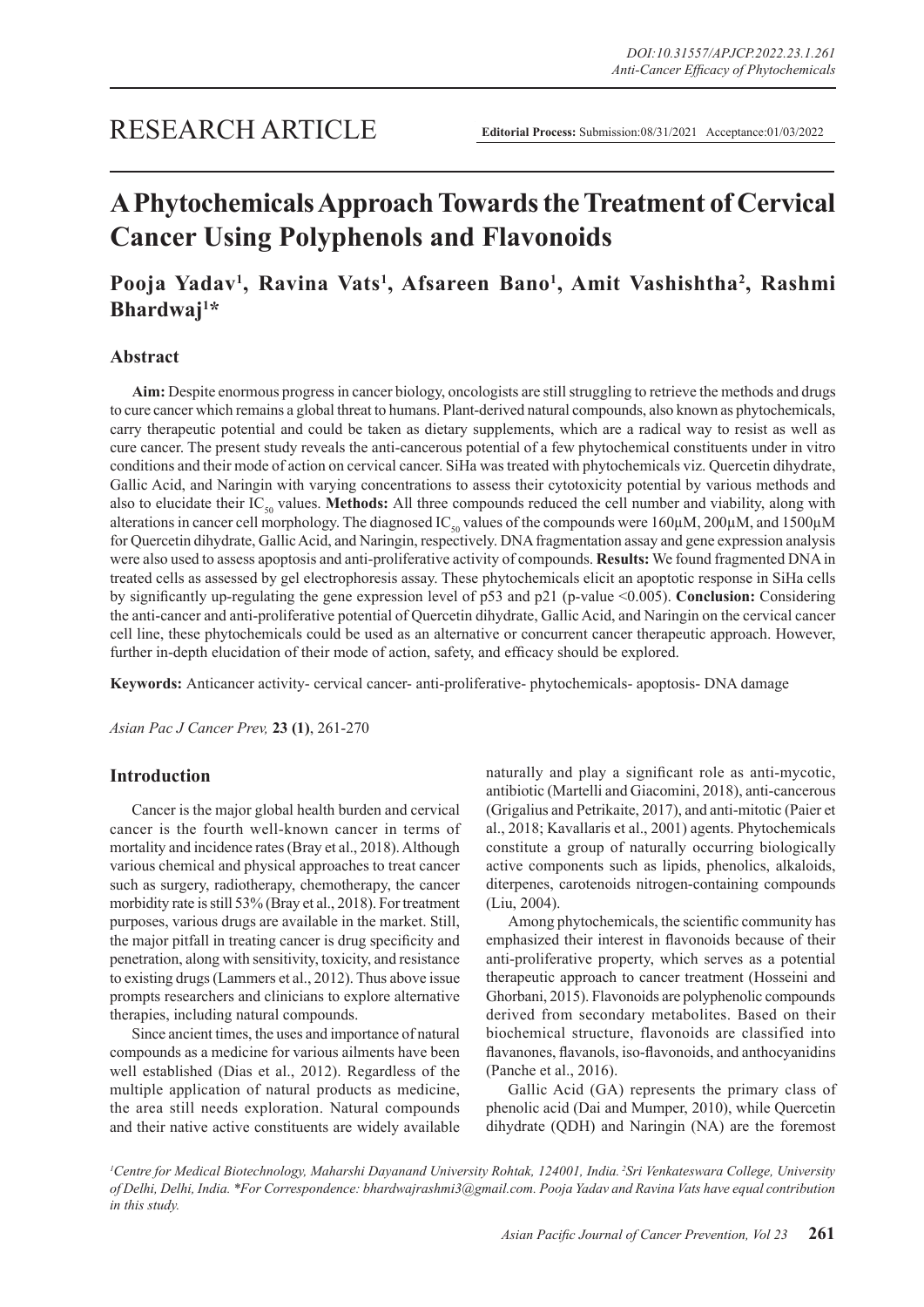#### *Pooja Yadav et al*

representatives of the flavanol group of flavonoids (Panche, Diwan and Chandra, 2016), Figure 1. Gallic acid is one of the solitary components of natural resources hence, also known as Ayurvedic herb. Gallic acid is abundantly available in various plant parts such as fruits, seeds, leaves and wood, etc. It is also abundant in edible forms such as blackberry, blueberry, strawberry, cashew nut, walnut, grapes, plums, and mango, and so on (Daglia et al., 2014). QDH is a flavonoid, and some of the best natural food resources of QDH include vegetables and fruits. Vegetables include Onions, Tomatoes, Kale, Broccoli, and peppers, whereas; fruits include Apples, red grapes, cherries, and all berries (blueberry, raspberry, and cranberry) (D'Andrea, 2015). Naringin occurs majorly in citrus fruits, mainly of grapefruits, sour orange, cherries, tomatoes, cocoa, oregano and beans etc. (Alam et al., 2020). Thus, the phytochemicals are found in our diet, including green vegetables, onion, citrus fruit, and green tea (King and Young, 1999; Khan et al., 2020).

GA is one of the widely studied because of its potential role in cancer treatment. GA shows an inhibitory effect on the growth of cancer cells via altering gene expression, which regulates metastasis, angiogenesis, cell cycle, and apoptosis (Zhao and Hu, 2013). GA prevents carcinogenesis by stimulating the ATM kinase signaling pathways (Agarwal, Tyagi and Agarwal, 2006). Dose-dependent treatment of GA inhibits cell proliferative activity in human colon, breast, prostate, and oral malignant cell lines (Faried et al., 2007). Quercetin has shown diverse pharmacological activities such as antiviral, anti-cancer, anti-microbial, anti-inflammatory, and anti-obesity agents (David, Arulmoli and Parasuraman, 2016). Hashemzaei et al., (2017), established the inhibitory effect of quercetin on various cancers such as prostate, cervical, lung, breast, and colon while, QDH is less studied and entail to be examined to evaluate its potential role as a drug. Quercetin also has an inductive cytotoxic effect on cancer cells by upregulating the expression of p21 cyclin-dependent kinase inhibitor (Jeong et al., 2009), Bax, caspase-3, and Poly [ADP-ribose] polymerase expression, while downregulating the expression of Bcl2 (Niu et al., 2011).

Moreover, NA is also widely researched, and it has been shown in various studies that NA has bone healing and regeneration capacity (Chen et al., 2016). 750 μM concentration of NA showed 50% inhibition of SiHa human cervical cancer cells via elevating the Bax, caspases, and p53 expression (Ramesh and Alshatwi, 2013). Furthermore, NA modulates the β-catenin pathway to inhibit the growth potential of breast cancer cells (Li et al., 2013). NA inhibits the growth potential of human triple-negative breast cancer cells by targeting the β-catenin signaling pathway. Given cancer as a threat to humankind and phytochemicals could serve as a novel therapeutic medicine for combating cancer. Our current study aims to study and elucidate the effect of three crucial phytochemical constituents, viz. Gallic acid, Quercetin dihydrate, and Naringin on cervical cancer using cell line model (SiHa). The present study focuses on the molecular mechanism via gene expression alteration and deoxyribonucleic acid (DNA) fragmentation. Also, it depicts morphology alteration in SiHa cells in a dosedependent manner for three phytochemicals constituents.

### **Materials and Methods**

#### *Chemicals, Reagents and plastic ware*

Compounds (GA, QDH, NA from Hi-Media), Trypan blue solution, Dimethyl sulfoxide (DMSO), Fetal bovine serum (FBS), DMEM (Dulbecco's Modified Eagle's Medium), Pen/Strep/Ampho-B, Trypsin/EDTA, Giemsa (HiMedia Pvt. Ltd., India), EDTA (Life Sciences, VWR), Agarose (Lonza), Tris-Acetate-EDTA (GeNeiTM), Ethanol (Merck), Primers (Eurofins), DNA and ribonucleic acid (RNA) ladder (Puregene), Trizol (Ambion), Phenol (VWR), Chloroform (Merck), etc. Plasticware such as cell culture dishes, flasks were procured from Genetix and Tarson.

#### *Cell line*

Cervical Cancer (SiHa) cell line was purchased from NCCS (National Centre for Cell Science, Pune, India). We ensured that cells were free of any contamination before starting the experimental work as depicted microscopically and experiments were done from a young stock (passage 17) as we received them from NCCS at P14.

#### *Stock preparation of compound*

For the stock solution preparation, different compounds were solubilized in different solvents. QDH and NA were soluble in the organic solvent, while Gallic acid was soluble in water. We dissolved 15 mg of GA in one ml of water to make 79.73mM of the stock solution; 21mg/ml of QDH in ethanol gave 62.0 mM stock solution, and 43.5 mg/ml of NA in DMSO gave a stock solution of 75mM

#### *Cell Culture*

The procured SiHa cell line (passage no. 14) from NCCS, Pune, was routinely cultured in a T25 cm<sup>2</sup> flask in DMEM. We supplemented the cultured media with 0.1% Pen/Strep/Ampho-B (10,000UI/100mg/25µg -100X) and 10% FBS. The cultured cells were placed in a CO<sub>2</sub> incubator at 37°C temperature saturated with 5%  $CO<sub>2</sub>$ . Cells were trypsinized with trypsin/EDTA solution after attaining 90% confluency. Before plating, the cell number was determined using trypan blue exclusion assay, and cells were examined over time for bacterial and mycoplasma contamination. The cells were preserved by the cryopreservation method. We used only those vials of cells to assess drug anti-cancer activity, which was passaged at least 6-7 times after thawing but not over 20 passages. SiHa cell line with passage number 18-20 was used for the assessment of compound activity.

#### *Cytotoxicity assay*

a) Trypan Blue exclusion assay:  $2 \text{ X } 10^5$  cells  $/ 1.5 \text{ ml}$ of media were seeded into 6 well plate. After 24 hours, cultured cells were treated with 100, 150, 200, 250, 300, and 350 µM of GA, 100, 120, 140, 160, 180 and 200 µM of QDH and 1,100, 1,200, 1,300, 1,400, 1,500, and 1,600 µM of NA. After 48 hours of incubation, treated, and untreated (control) cells were trypsinized, pellet down and examined by trypan blue exclusion assay to determine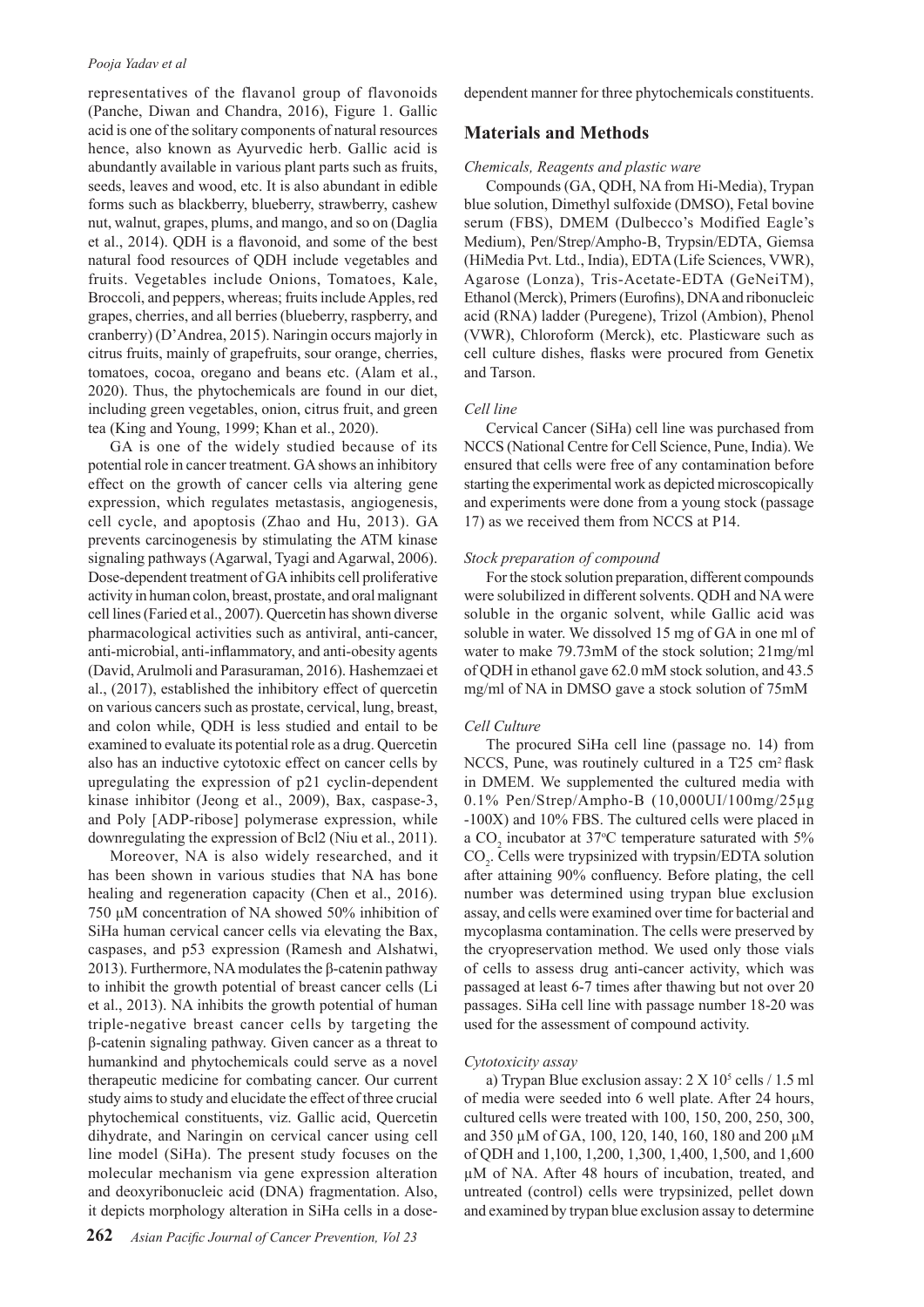cell viability and cell number. The cells were mixed with trypan blue exclusion dye and counted by hemocytometer under the light microscope. Cells were calculated using the formulae given below:

## Total cells/ml = total no. cell count/<sub>4</sub> × dilution factor × 10<sup>4</sup>

b ) 3 - ( 4 , 5 - d i m e t h y l t h i a z o l - 2 - y l ) - 2 , 5 diphenyltetrazolium bromide (MTT) Assay: For MTT assay 1 X 104 cells were counted on a hemocytometer and seeded into 96 well plate per 0.1ml of media. After 24 hours, cells were treated with different concentrations of compounds. The cytotoxicity activity of each phytochemical at different concentrations on incubated cells was determined after 48 hours by EZcountTM 3-(4,5-dimethylthiazol-2-yl)-2,5-diphenyl tetrazolium bromide (MTT) cell assay kit (HI Media) as per the manufacturer protocol. To the incubated cells, 10µl of yellow-colored MTT was added, followed by incubation for 3-4 hours in the dark. After incubation, Purple colored formazan developed due to the reduction of MTT by mitochondrial lactate dehydrogenase enzyme of live cells, which were solubilized by adding 100µl of the solubilizing solution to each well. Absorbance was measured at 570nm with a reference of 630nm of wavelength. The absorbance of untreated cells along with the drugs treated one was used to calculate the 50% inhibitory concentration  $(IC_{50})$  of the drug.

#### *Cell morphology assessments*

a) Giemsa staining:  $1.5 \times 10^5$  cells in 1 ml of media were seeded into 12 well plate and treated with different concentrations of compounds as discussed above. After 48 hours of incubation, media was removed from treated and untreated (control) cultured cells; cells were fixed by using 1 ml of fixative solution (Ethanol: Chloroform: Glacial acetic acid in 60:30:10 proportion respectively) in each well followed by incubation for 15-20 min. After incubation, the fixative was removed, and cells were stained with Giemsa for 30-40 min and then washed with distilled water. The cell morphology was analyzed by using an inverted microscope.

b)Morphological analysis under Inverted microscope: SiHa cells treated with different concentrations of compounds along with untreated SiHa cells were analyzed after 48 hrs. of incubation under an inverted microscope (AxioVert 40 CFL, Carl Zeiss) at 10X, 20X, and 40X magnification.

#### *DNA fragmentation analysis*

DNA fragmentation analysis was determined using the gel electrophoresis method.  $2 \times 10^5$  cells were plated in 6 well plates and treated with  $IC_{s0}$  of GA, QDH, and NA. After 48 hours of incubation, the DNA of treated and untreated (control) cells was extracted using a mammalian genomic isolation kit (GeNei) as per the manufacturer's instructions. The quality and quantity of DNA were determined by 260/280 ratio of 1.7-1.9 using nanodrop (Thermo Scientific, USA) and agarose gel electrophoresis. For electrophoresis, isolated DNA was run on 1% agarose gel and visualized by Gel Doc XR+ system (Bio-Rad).

### *RNA isolation and Reverse Transcription-Polymerase Chain Reaction (RT-PCR)*

To assess drug effect on gene expression levels, RT-PCR was conducted for p21 and p53 genes of treated and untreated (control) cells. The cell line was treated with a 50% inhibitory concentration of GA, QDH, and NA (IC $_{50}$  value). After 48 hours of incubation, RNA was isolated using an RNA isolation kit (Qiagen) as per the manufacture protocol. The quantity and quality of isolated RNA were confirmed by a 260/280 ratio of 1.9-2.1 using nanodrop and by agarose gel electrophoresis. Using the First-strand cDNA synthesis kit (Thermo scientific), gene expression of p53 and p21 were examined from isolated RNA using respective primers as given in Table 1. cDNA from RNA was synthesized using 200 ng of RNA. For cDNA synthesis, 20µL of the final volume of reaction mixture consisting of total RNA, oligo (dT)18 primer, reaction buffer, Ribolock RNase inhibitor, dNTPs, and reverse transcriptase was subjected to RT-PCR cycle as per the manufacture protocol. Final amplification of desired genes was carried out with a PCR Master mix (Pure gene) using 2 µl of cDNA synthesized by RT PCR method. Thermal cycling parameters of PCR cycles included initial denaturation at  $95^{\circ}C(3min)$ , denaturation at 94 °C (30sec), annealing at 59.2 °C (30s), 54 °C (30s) and 60oC (30s) of p21, p53 and β actin (for internal standard reference) respectively followed by 34 PCR cycles with a final extension at 72°C (10min).

#### *Statistical analysis of data*

All the above-said experiments were performed as triplicates. The data were calculated and represented as the mean  $\pm$  standard deviation (SD) of the average value of triplicate observations. Statistical significance between two independent groups was assessed by unpaired student t-test, and one-way ANOVA was used for multiple group comparison. The significant difference between control and compound treated was accepted only after a significant difference in a p-value that is less than 0.05.

### **Results**

## *Natural compounds (GA, QDH, and NA) exhibit cytotoxicity in cervical cancer cell line*

 Natural compounds have vital capacity to act as anti-proliferative and anti-cancerous agents both in- vivo and in-vitro in various cancers ((Desai et al., 2008). We examined the cytotoxic role of natural compounds on the cervical cell line (SiHa) at different GA, QDH, and NA concentrations in the present study. We assessed the cytotoxicity after 24 hrs. and 48 hrs. of treatment on logarithmically dividing cells by using trypan blue and MTT assay. Trypan blue exclusion assay revealed that the cytotoxic effect of these compounds was time-dependent, as even after 24 hrs. of compounds treatment, the cells retained ~ 80% viability which was not significant with respect to control cells, and compounds did not show 50 percent inhibitory concentration  $(IC_{50})$  on cancer cells (data not shown). As depicted in Figures  $\tilde{2}$  and 3 the compounds showed anti-proliferative activity and  $IC_{50}$  after 48 hrs.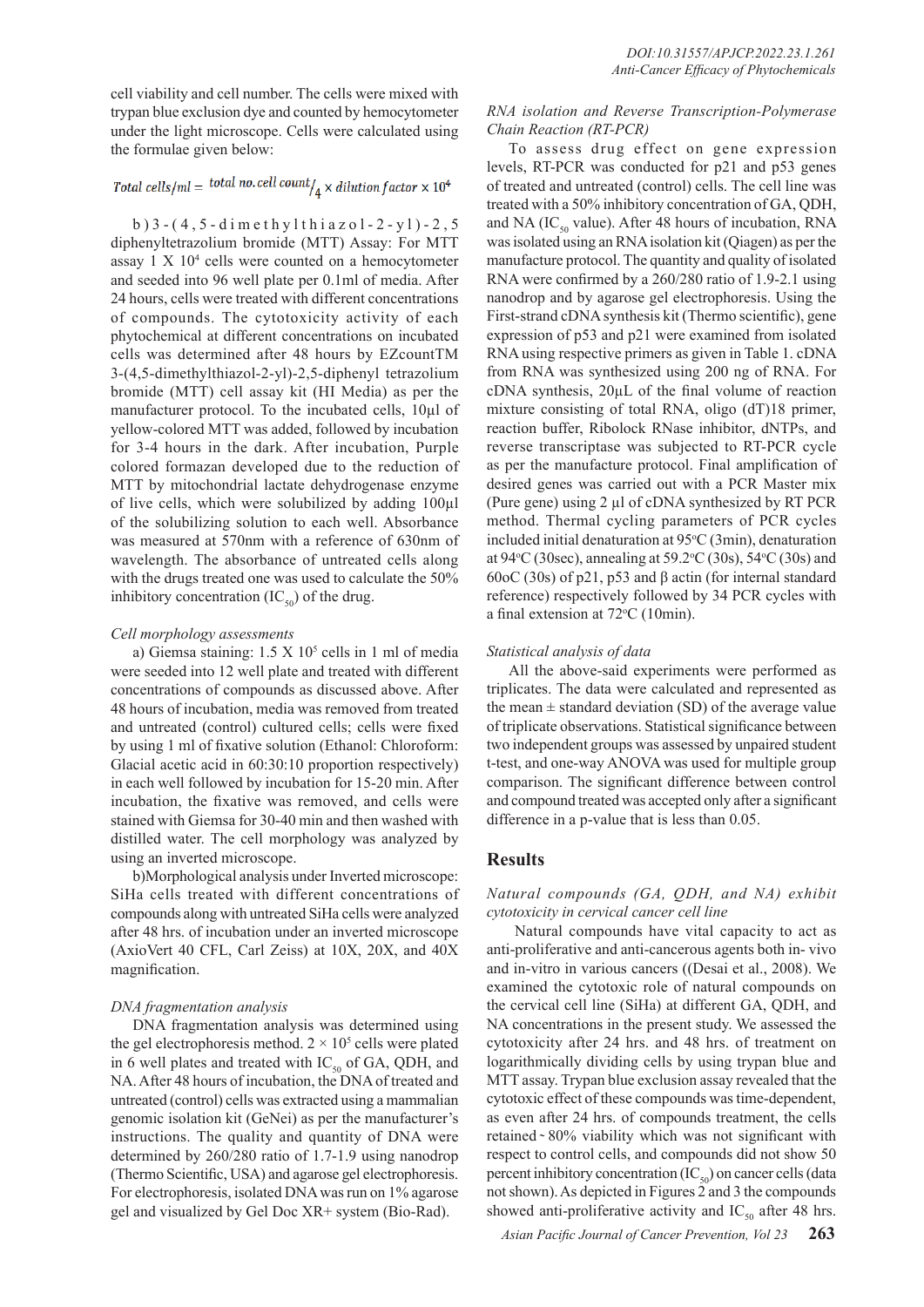



Graphical Abstract

of incubation, assayed by trypan blue and MTT assay. As shown in Figure 2(A), 2(B), and 2(C), the calculated IC50 values of GA, QDH, and NA were found to be 200µM, 160µM, and 1500µM respectively on the SiHa cell line. This formulated that QDH has more putative activity than GA followed by NA. For the assessment of time, the cells were assessed up to 72hrs (data not shown)

after compound treatment, and it was found that increased exposure of compounds beyond 48 hrs leads to severe destruction of cells and thus, we selected 48 hrs. for the evaluation of the compound activity. The cell viability and cytotoxic effects of compounds were found to be inversely proportional to time and dose, as shown in Figures 2 and 3 and supplementary Tables 1 and 2.



## Naringin

Figure 1. Chemical Structure of Gallic Acid, Quercetin Dihydrate, and Naringin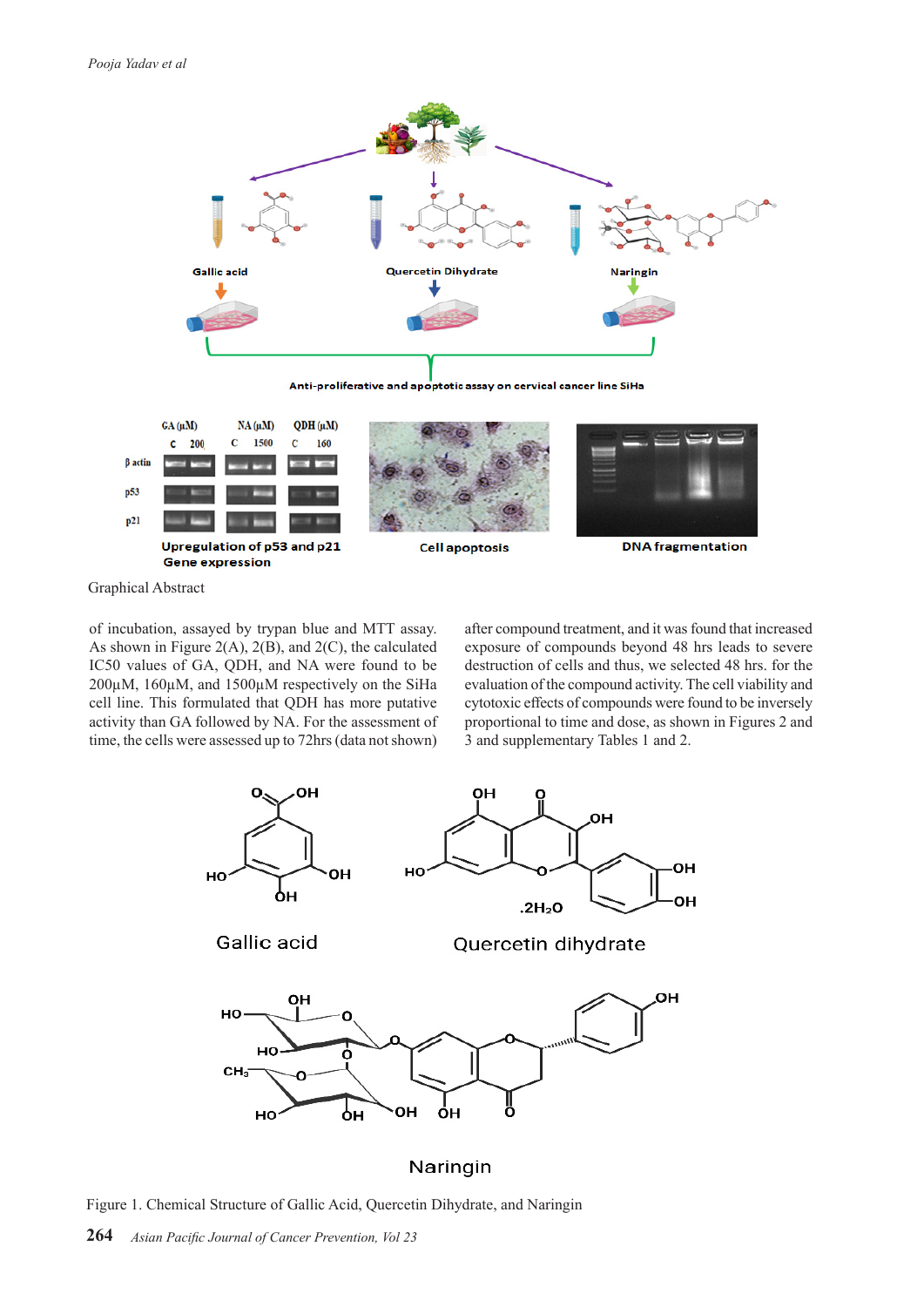

Concentration of Naringin (µM)

Figure 2. Dose-Response Inhibition Histogram of (A) GA, (B) QDH (C) NA on SiHa after 48hrs of Treatment by Trypan Blue Exclusion Assay. Human cervical cancer cells SiHa were plated in 6 well plates and treated with different concentrations of GA, QDH, and NA, as depicted above. Mean Cell count  $(x 10^5 \text{ cells/ml})$  is indicated (n=3) with SD. IC<sub>50</sub> of GA, QDH and NA were observed at 200  $\mu$ M, 160 $\mu$ M, and 1500  $\mu$ M, respectively.

#### *Altered morphology of cervical cancer cell line*

The GA, QDH, and NA induced morphological changes when studied after 48 hrs. of treatment with their respective IC50 values as observed under an inverted microscope at 10X, 20X, and 40 X magnifications. When compared to untreated (control) cells which showed fibroblast shape with a prominent oval-shaped nucleus, treated cells showed the features of apoptotic cells that is cell shrinkage, rounding of cells, loose adherence, and loss of contact with the neighboring cells, as shown in Figure 4. The morphological changes were also observed and confirmed by Giemsa staining, which decreased the extracellular matrix of treated cells, blebbing, nuclear fragmentation, and disintegrated cells. The effect of the above-mentioned natural compounds are concentration-

dependent and different compounds tend to depict various morphological changes with respect to control, as shown in Figures 5a, 5b, 5c and 5d (Control, QDH, GA, and NA, respectively). Also, the effect was time-dependent as increased exposure duration of compounds results in enhanced accumulation of debris with more destructed cells.

#### *Natural compounds possess DNA fragmentation potential*

One of the significant elucidative signs in the process of apoptosis is the fragmentation of chromosomal DNA (Elmore, 2007). To determine the DNA fragmentation activity of natural compounds, we performed the DNA fragmentation assay. First, isolated DNA from treated and control cells after 48 hrs of incubation was evaluated

Table 1. Annealing Temperature and Primer Sequences of p53, p21 and *β actin* Genes for RT-PCR

| Gene            | Sequence of primers             | Length $(bp)$ | Тm               | Cycle number |
|-----------------|---------------------------------|---------------|------------------|--------------|
| P21             | F: 5'GGAAGGGACACACAAGAAGAA-3'   | 300           | 59 $2^{\circ}$ C | 34           |
|                 | R: 5'-TCCTTGTTCCGCTGCTAATC -3'  |               |                  |              |
| P <sub>53</sub> | F: 5'GTCTGTGACTTGCACGTACT-3'    | 326           | 55 °C            | 34           |
|                 | R: 5'-CAGTCAGAGCCAACCTCAGG-3'   |               |                  |              |
| $\beta$ actin   | F: 5'-GTGGGGCGCCCCAGGCACCA-3'   | 500           | $60^{\circ}$ C   | 34           |
|                 | R: 5'CTCCTTAATGCACGCACGATTTC-3' |               |                  |              |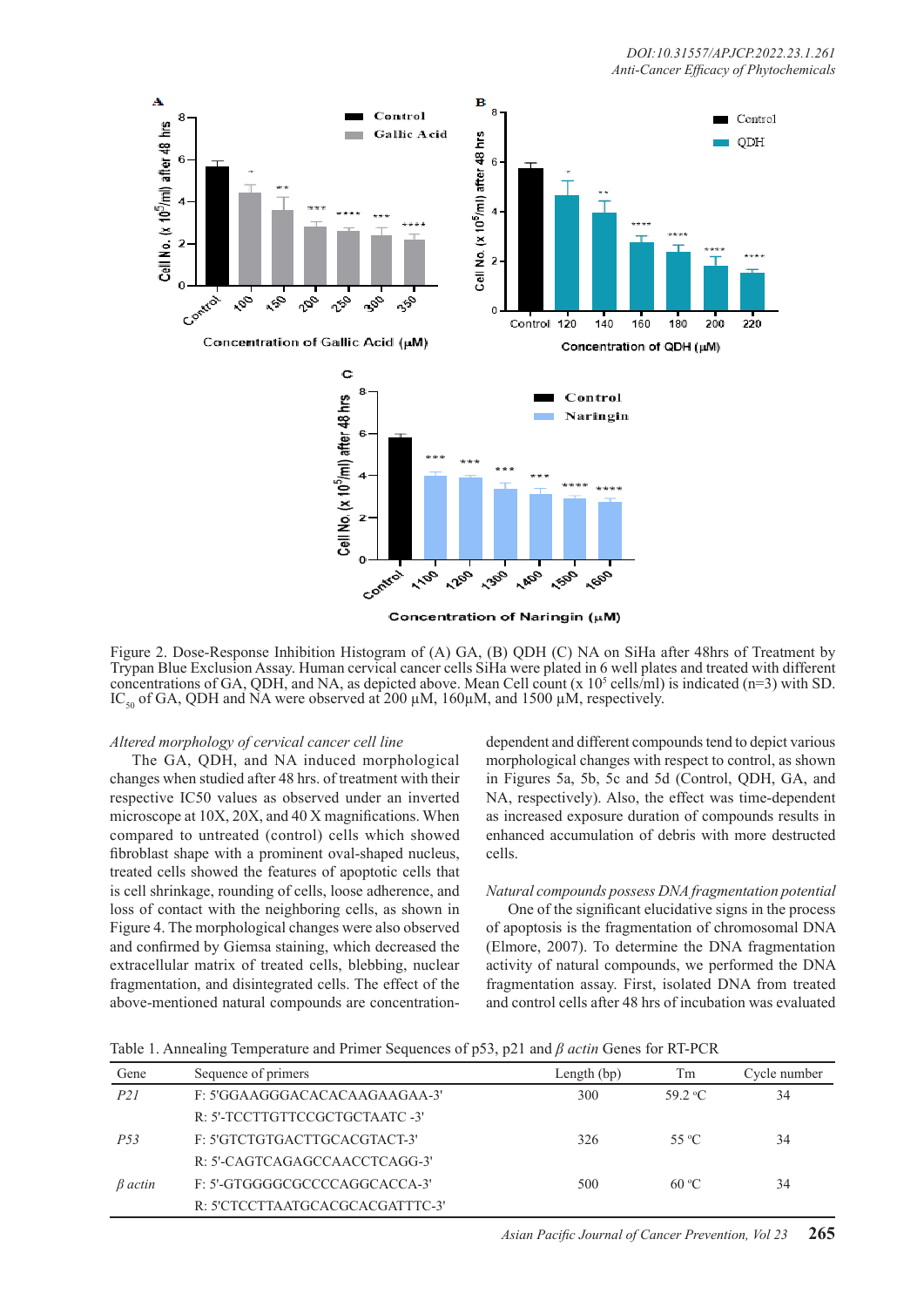

Figure 3. Dose-Response Inhibition Histogram of MTT Assay of Specific Absorbance ( $\lambda$ =570nm) with Respect to Concentration of (A) GA, (B) QDH (C) NA on SiHa after 48hrs of Treatment. Mean Cell count (x 104 cells/ml) is indicated (n=3) with SD. IC50 of GA, ODH, and NA were observed at 200  $\mu$ M, 160 $\mu$ M, and 1500  $\mu$ M, respectively. A Significant difference with respect to control is represented as  $p \approx 0.05$  value.

by agarose gel electrophoresis. After electrophoresis, UV visualization of DNA was performed, as shown in Figure 6 confirmed the apoptotic potential with DNA fragmentations by all three phytochemicals.

## *Effect of phytochemicals on the gene expression level of proteins involved in cell cycle regulator*

Our results revealed a significant elevation in p53 and p21 levels in SiHa cells after 48 hours of treatment with GA, NA, and QDH, as shown in Figures 7a, 7b, and 7c, respectively. Outcomes of the present study show that

GA, NA, and QDH target the p21 and p53 genes, both being involved in intrinsic apoptotic signaling pathways and induces cell apoptosis through their up-regulation. Compared to control, treated cells show significant upregulation in p53 and p21 (n=3 with  $\pm$  SD). The intensity of loaded samples was quantified by Image J software, and the resultant intensity was normalized with beta-actin as an internal control and with non-treated control.



Figure 4. Images of SiHa Cell Line (a) Untreated Cells, (b) QDH, (c) GA, and (d) NA before Giemsa. SiHa cells were cultured in 6 well plate and treated with IC<sub>50</sub> of compounds that is 160 $\mu$ M (QDH), 200 (GA) and 1500 (NA). Images were captured by inverted microscope at 10X after 48 hrs. of compound treatment.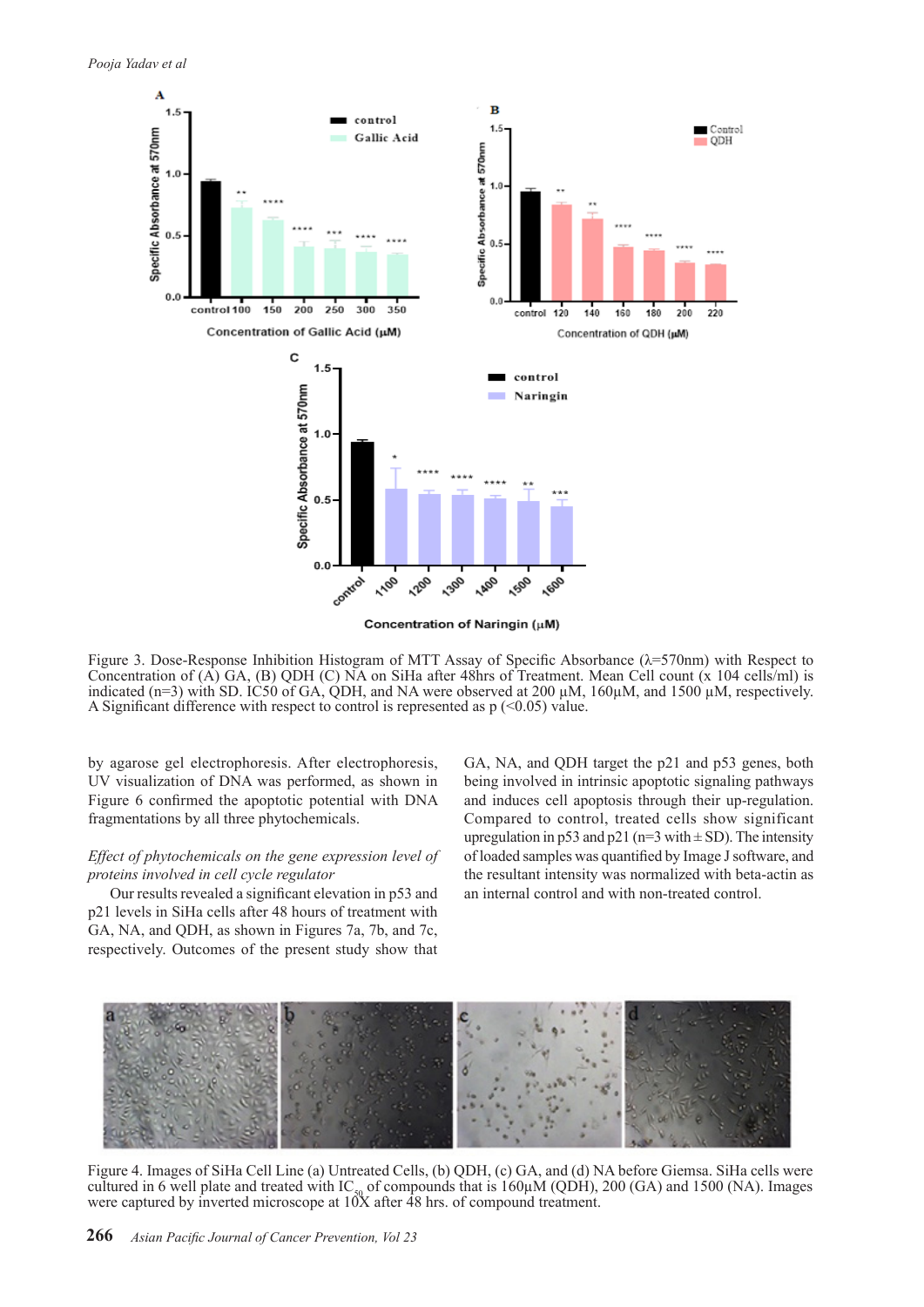

Figure 5. Giemsa Staining of a) Untreated Cells, (b) GA, (c) QDH and (d) NA. SiHa cells were cultured in 6 well plate and treated with IC50 of respective compounds. Images were captured by inverted microscope after 48hrs. of treatment with different magnification that were 10X, 20X and 40X from left to right.

## **Discussion**

The alarming incident and mortality rate of cancer is the preeminent threat to the human race (Siegel et al., 2020). Apart from the enormous research prompted in cancer biology by oncologists, cancer persists as the critical reason for mortality. As per the survey by International Agency in Cancer Research (ICAR), cervical

cancer is not only the second most abundant cancer type across the globe among women after breast cancer but also it ranks fourth in terms of incidence (6.6%) and mortality (7.5%) rate (Bray et al., 2018). Despite enormous available cancer drugs, the current ones have various pitfalls such as drug resistance and the inability to target cancer stem cells; thus, there is an ardent need to find alternative medicines (Wang et al., 2019)



It is a well-established fact that intake of natural



Figure 6. Agarose Gel Electrophoresis Assay for DNA Fragmentation Analysis. DNA of control and compound treated cells were loaded on 1% agarose gel from left to right. L1: DNA ladder, L2: Control, L3: QDH, L4:GA and L5: NA.

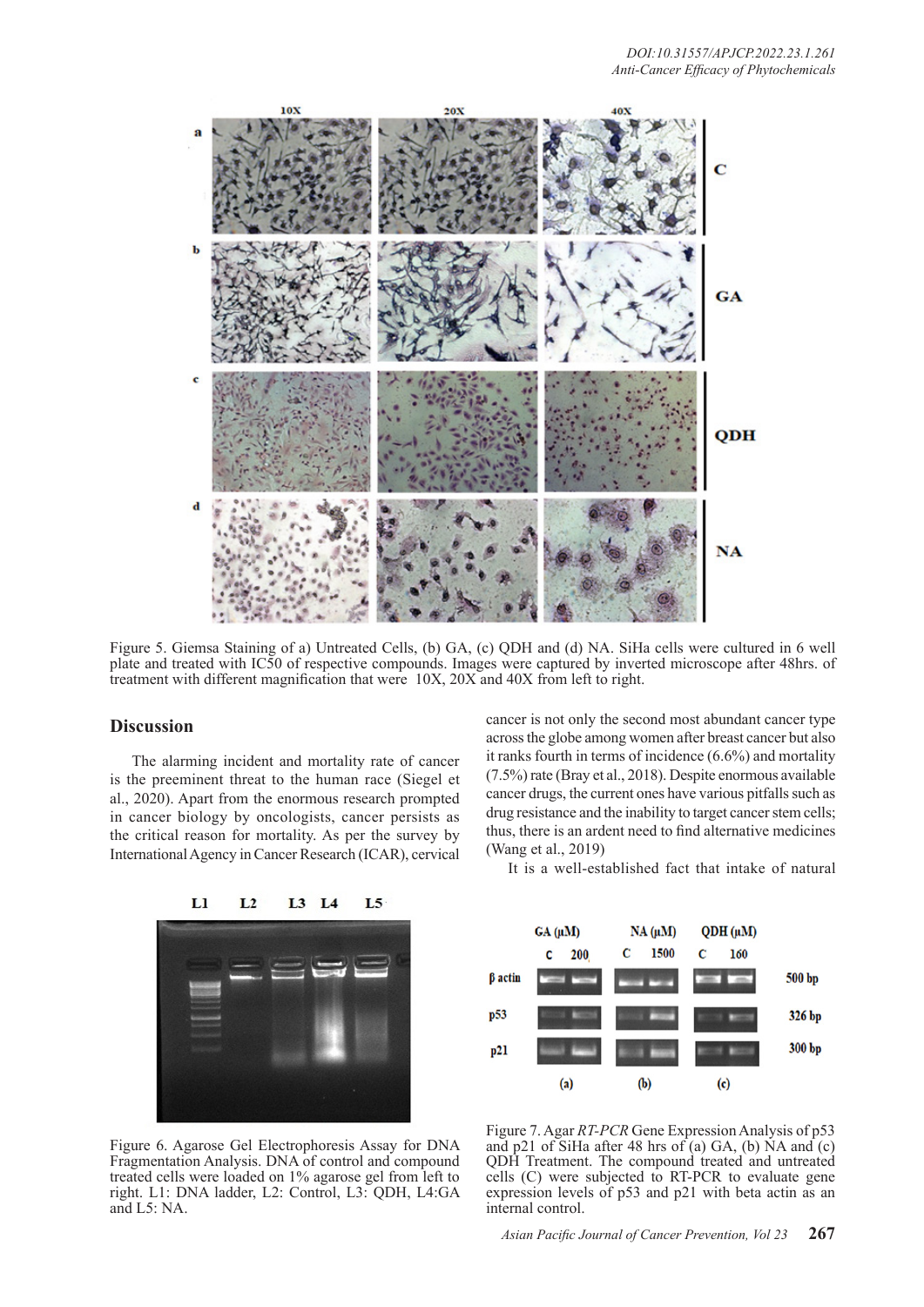plant products helps promote good health, fight against various disease-causing agents, balance the normal biological process of cells, etc. (Yeum and Russell, 2014). Phytochemicals, the biologically active components found in natural plants, are an emerging tool for cancer treatment as they reduce mortality rates and increase life expectancy (Wang et al., 2012). Most of the in-vivo and in-vitro studies reveal that secondary metabolites such as polyphenols and flavonoids, obtained from polyphenolic plants and fungi, are the widely studied group of phytochemicals that could be exploited as putative drugs for cancer treatment. However, their underlying molecular mechanism by which they elicit their anti-proliferative and apoptotic response to cancer cells is still controversial or unexplained. In the current study, we evaluated the putative anti-cancerous role of three phytochemicals and tried to understand their underlying mechanism of action. The selected three phytochemicals are GA, QDH, and NA. GA belongs to hydroxy-benzoic acid (a subclass of phenolic acid), QDH is a derivative of Quercetin and belongs to flavanol (subclass of flavonoid) while NA represents flavanone (a subclass of flavonoid) group (Basli et al., 2017). In accordance with previous studies done on various cancer cell lines, these phytochemicals do show cytotoxic effects, but their mode of action is still unclear. Moreover, GA and QDH are not yet tested on the SiHa cell line (Meybodi et al., 2017). We have taken these three phytochemicals to evaluate their cytotoxic potential on SiHa cells through MTT assay, DNA fragmentation assay, cell morphology alteration assay and trypan blue exclusion along with that their underlying mode of action was also assessed via gene expression analysis of cell cycle regulator; p21 and p53.

Oxidoreductase activity of the mitochondrial enzyme of viable cells is used in MTT assay, while trypan blue exclusion assay works on the principle of excluding the dye uptake by viable cells. Both these assays reveal that cytotoxicity of phytochemicals on cancer cells is directly proportional to time and dose; thus, compound exposure time to the cancer cells is a crucial factor in treating cells for 24 hrs. does not exhibit significant results as compared to control cells (Supplement Table 2). Furthermore, MTT and trypan assay results concluded that these phytochemicals reduce cell viability by interrupting the normal metabolism of mitochondria and disorganizing the cell structure, which is concurrent with the already present study.

Phytochemicals GA, QDH, and NA depicted different 50 percent inhibitory concentrations (IC $_{50}$  values) on cervical cancer cell line because of their different biochemical structure (Naringin  $|C_{27}H_{32}O_{14}$  - PubChem, no date; Quercetin dihydrate  $|C_{15}H_{14}O_9$  - PubChem, no date; PubChem, 2011). After 48 hrs. of compound treatment on cancer cells, IC<sub>50</sub> values of phytochemicals were 160 $\mu$ M, 200µM, and 1,500µM for QDH, GA, and NA, respectively (Figures 2 and 3). The IC50 value concluded that QDH is a more effective anti-cancerous agent followed by GA and NA.

Phytochemicals also act as apoptotic agents and alter the morphology of cancer cells (Abotaleb et al., 2019). Cancer cells, once treated with phytochemicals, illustrate the hallmark sign of apoptosis, which are blebbing, reduced cytoplasm, fragmented cells, while control cells exhibit their ability to adhere, maintain their fibroblast shape, intact nucleus, and plasma membrane. Our experimental results of morphological alteration of cells when treated with GA, QDH and NA are analogous to research done by other researchers on various other different cell lines (Zeng et al., 2014; Xie et al., 2017). DNA of treated and control cells confirms the apoptotic effect of phytochemicals as depicted by gel electrophoresis assay. The critical regulatory feature is its balanced cell division maintained by various checkpoints such as DNA damage checkpoints and spindle assembly checkpoints (Kastan and Bartek, 2004). p53 is a tumor suppressor gene that halts the systematic progression of the cell cycle from the S phase to the M phase. The p53 induced apoptosis pathways are activated by damaged DNA, lack of growth factors, or hypoxia-induced damage (Haupt et al., 2003). p21 works reciprocally with p53 gene-induced growth inhibition (Kastan and Bartek, 2004). The present observation of experiments showed a significant alteration in the gene expression pattern of p21 and p53 when SiHa cells were treated for 48 hrs. with  $IC_{50}$  of different phytochemicals. The experimental results concluded that modulation of gene expression of p21 is directly related to p53 in treated cells compared to untreated cells, affirming their coupled association in cell cycle regulation. There is a direct link between the up-regulation of tumor suppressor gene p53 and cell growth reduction along with the decrease in cell number. The upregulation of p21 and p53 in our study coincides with several other previously done studies. Numerous studies show that treating different cancer cell line with GA manifest increase in expression levels of p21 and p53 genes resulting in cell apoptosis, morphological alteration, anti-angiogenesis and DNA damage (Zhao and Hu, 2013; He et al., 2016). The anti-cancerous and gene modulation activity of Quercetin is also well established. Quercetin induces apoptosis in bladder cancer cells and also shows an inhibitory effect on the growth of cancerous cells by decreasing the expression of survivin proteins (Ma et al., 2006). It has been established by researchers that dose-dependent usage of QA is not only effective in persuading apoptosis of cancer cells via enhanced expression of p53 and p21 (Mu et al., 2007) but also it activates the AMPK pathway (Su et al., 2016), reduces cancer cell proliferation significantly (Yang et al., 2006), exhibits DNA fragmentation and anti-angiogenesis potential (Lu et al., 2018). Apart from the intense research done on Quercetin, there is still a need for elucidating the anti-cancerous effect of QDH. Various studies showed that NA treatment inhibits the proliferation of different cancer cell lines through significant up-regulation of p53, Bax, and p21 (Ramesh and Alshatwi, 2013; Cheng et al., 2020). In a study performed by Erdogan et al., (2018), NA significantly upregulated the expressions of p53 and p21 in prostate cancer cell line along with downregulation of survivin protein. Our study of Naringin is concordant with the results depicted by Ramesh et al., (2013) in which NA showed DNA fragmentation, cell death, and morphological alteration on SiHa cell line (Data from our study showed that the above-selected compounds significantly alters cells morphology, reduce cell viability,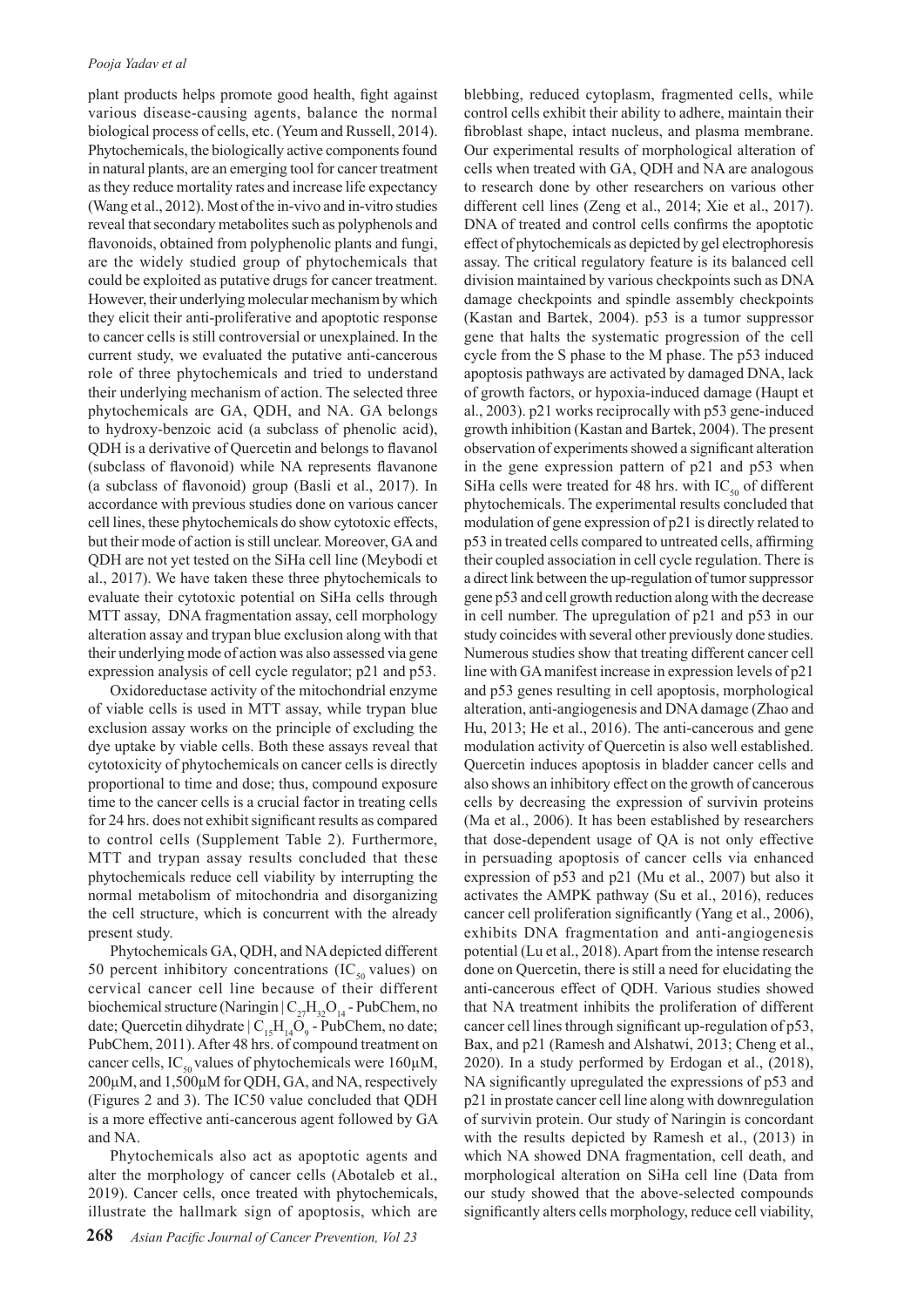induce DNA fragmentation and upregulate the expression of p53 and p21 genes in SiHa cells indicating their importance in increasing life expectancy of cervical cancer patients. Our results illustrate that the gene expression of p53 and p21 in SiHa was modulated when treated with phytochemicals; however, the molecular mechanism of a cell is a bit complex; also the elucidation of one mode of action is not sufficient to explicate the mechanistic pathway of phytochemical-induced anti-proliferative and apoptosis potential on cancer cells.

In conclusion, as illustrated by our results and many other researchers, natural products and their derivative compounds (or secondary metabolites) may serve as a promising approach for potential anti-cancer drug discovery. Our current study, conducted on cervical cancer cell line with GA, QDH, and NA suggested that the phytochemicals present in natural compounds induce cytotoxic effects on cancer cells via apoptosis and inhibiting proliferation. Our findings propose that GA, QDH, and NA are potential candidates that can be used as therapeutic agents and helpful in increasing cancer survival rate, decreasing mortality and health burden caused due to cancer. Therefore, the dietary foods rich in the above-mentioned phytochemicals can act as a potent factor to impede, prevent, and cure cancer. Also, it is worth recognizing the fact that further investigation needs to be done in this field to conclude that these phytochemicals are the targeted inhibiting agents for cancer. Experimenting with comparing phytochemicals on different cancer cell lines and evaluating them in in-vivo models would enhance the better understanding of phytochemical's role as a therapeutic agent.

*Abbreviations*

3-(4,5-dimethylthiazol-2-yl)-2,5-diphenyl tetrazolium bromide

DNA: Deoxyribonucleic acid

DMSO: Dimethyl sulfoxide

DMEM: Dulbecco's Modified Eagle's Medium

FBS: Fetal bovine serum

GA: Gallic Acid

 $IC_{\rm so}$ : 50% inhibitory concentration

NA: Naringin

NCCS: National Centre for Cell Science

QDH: Quercetin dihydrate

RNA: Ribonucleic acid

RT-PCR : Reverse Transcription-Polymérase Chain Réaction

SD : Standard déviation

## **Author Contribution Statement**

PY and RV set up the experiments, analyzed and interpreted the data, collected literature, drafted, designed, wrote and edited the manuscript. AB and AV analyzed, interpreted the data and edited the manuscript. RB conceptualized the outline, topic of the article, designed the study and edited the manuscript for submission. All authors read and approved the final manuscript. All authors read and approve the manuscript for submission.

## **Acknowledgments**

Authours are greatful to Centre for Medical Biotechnology, Maharshi Dayanand University, Rohtak and Council of Scientific & Industrial Research (CSIR), Pusa New Delhi for providing financial support to accomplish this work. This study is not part of an approved student thesis. Since the research work has been done on preestablished cell line and no fresh clinical samples has been used , also, no clinical data has been generated through this research, no ethical issues is associated with this research. The authors declare that they have no conflict of interest.

### *Availability of data and materials*

All data generated or analyzed during this study are included in this published article.

## **References**

- Agarwal C, Tyagi A, Agarwal R (2006). Gallic acid causes inactivating phosphorylation of cdc25A/cdc25C-cdc2 via ATM-Chk2 activation, leading to cell cycle arrest, and induces apoptosis in human prostate carcinoma DU145 cells. *Mol Cancer Ther*, **5**, 3294-302.
- Alam F, Kharya AK, Juber A, et al (2020). Naringin: Sources, Chemistry, Toxicity, Pharmacokinetics, Pharmacological Evidences, Molecular Docking and Cell line Study. *Res J Pharm Technol*, **13**, 2507-15.
- Basli A, Belkacem N, Amrani I (2017). Health benefits of phenolic compounds against cancers, London, UK, IntechOpen.
- Bray F, Ferlay J, Soerjomataram I, et al (2018). Global cancer statistics 2018: GLOBOCAN estimates of incidence and mortality worldwide for 36 cancers in 185 countries. *CA Cancer J Clin*, **68**, 394-424.
- Chen R, Qi Q-L, Wang M-T, et al (2016). Therapeutic potential of naringin: an overview. *Pharm Biol*, **54**, 3203-10.
- Cheng H, Jiang X, Zhang Q, et al (2020). Naringin inhibits colorectal cancer cell growth by repressing the PI3K/AKT/ mTOR signaling pathway. *Exp Ther Med*, **19**, 3798-804.
- D'Andrea G (2015). Quercetin: a flavonol with multifaceted therapeutic applications?. *Fitoterapia*, **106**, 256-71.
- Daglia M, Di Lorenzo A, F Nabavi S, et al (2014). Polyphenols: well beyond the antioxidant capacity: gallic acid and related compounds as neuroprotective agents: you are what you eat!. *Curr Pharm Biotechnol*, **15**, 362-72.
- Dai J, Mumper RJ (2010). Plant phenolics: extraction, analysis and their antioxidant and anticancer properties. *Molecules*, **15**, 7313-52.
- David AVA, Arulmoli R, Parasuraman S (2016). Overviews of biological importance of quercetin: A bioactive flavonoid. *Pharm Rev*, **10**, 84.
- Desai AG, Qazi GN, Ganju RK, et al (2008). Medicinal plants and cancer chemoprevention. *Curr Drug Metabolism*, **9**, 581-91.
- Dias DA, Urban S, Roessner U (2012). A historical overview of natural products in drug discovery. *Metabolites*, **2**, 303-36.
- Elmore S (2007). Apoptosis: a review of programmed cell death. *Toxicol Pathol*, **35**, 495-516.
- Erdogan S, Doganlar O, Doganlar ZB, et al (2018). Naringin sensitizes human prostate cancer cells to paclitaxel therapy. *Prostate Int*, **6**, 126-35.
- Faried A, Kurnia D, Faried L, et al (2007). Anticancer effects of gallic acid isolated from Indonesian herbal medicine,